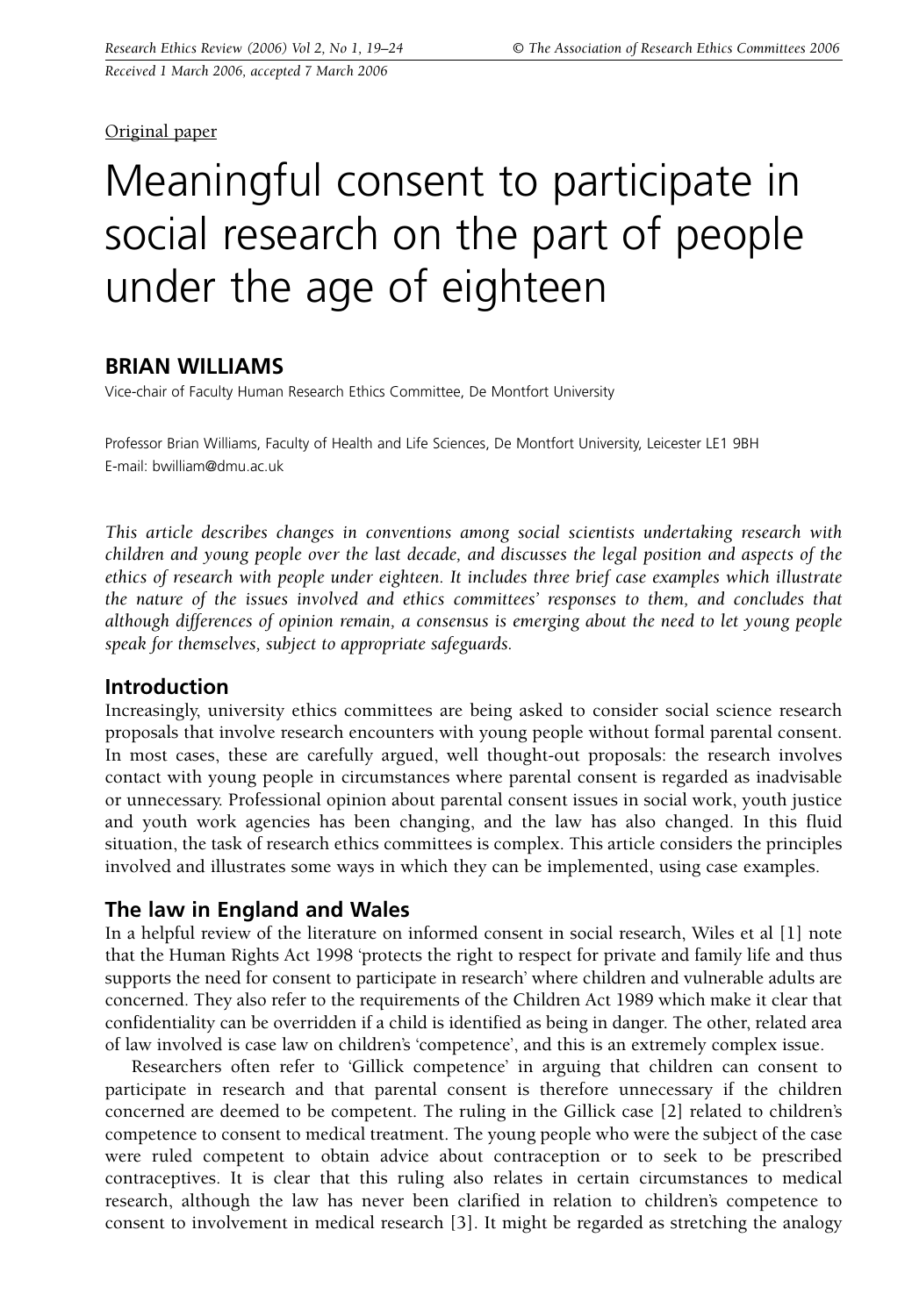too far to assume that Gillick competence necessarily applies to social scientific research, although Masson [4] states that the Gillick decision in the House of Lords applies to decisions about research participation in the absence of any other legal case covering specifically that issue.

It would seem that researchers could be the subject of legal action by or on behalf of a child to whom it was claimed that harm had been done by their involvement in research [4], although such a case has never arisen so far in England and Wales. Ethics committees are quite properly concerned to protect researchers and their parent institutions from legal action, as well as to protect research subjects from harm.

In general terms, children are increasingly seen as having rights and responsibilities of their own, and the law now 'limits the power that parents have over their mature children' [7], as a result of case law arising from the Children Act. Indeed, 'a parent cannot consent to research on behalf of a competent child' [7] because the child has the power to do so. Some researchers have argued that children are competent in the legal sense from around the age of nine, although children involved in research may have little real understanding of what happens to their contributions [8]. In disciplines specialising in research with children, such as youth work, there is an increasingly strong consensus that it is patronizing to seek parental consent as if this overrides children's own ability to consent to participate in research. Thus Masson [4] argues that

Where children can understand enough to distinguish research from other interventions, and to understand the impact on them of participating, it may be more ethical to act on their consent than to require the fully informed consent of a parent. Such an approach gives children the maximum opportunity to have their views and experiences recorded and avoids the exclusion of children whose parents would not respond to a request or would wish to control whom their child speaks to.

It may, however, be wise to seek consent from both the child and the parent or carer in more controversial research projects and in cases where the child's capacity to give informed consent is in doubt. In some cases it could still be argued that it would be harmful and against children's best interests to seek parental consent.

Another important legal issue is the protection of young respondents from contact with people who have criminal records, and it is now conventional to require research team members with access to children to be certified as conviction-free through the Criminal Records Bureau, although the fact that someone has no criminal convictions is little guarantee that they are safe to work with children. (The relevant legislation is the Police Act 1997). It may be that those appointing people to undertake research with children (particularly with younger children) should conduct rather more rigorous checks and interviews than normal [4].

Medical research is governed by European as well as domestic law, and is not discussed in this article. Masson summarizes the relevant legislation succinctly [4].

Alderson and Morrow [5] advise using a graduated approach, seeking parental consent in more contentious cases, in order to avoid the possibility of legal action. This approach is endorsed by some authorities in other jurisdictions: the American Sociological Association, for example, 'requires its members to obtain consent from both children and their guardians except where the research imposes minimal risk on participants, the research could not be conducted if consent were to be required, and the consent of the parent 'is not a reasonable requirement'…' [6].

If this graduated approach is accepted as a viable one, what principles should inform ethics committees' decision-making in such cases?

### **Ethical principles**

The principles involved in undertaking ethical research with young people are no different from those generally applied in judging the merits of applications by human research ethics committees: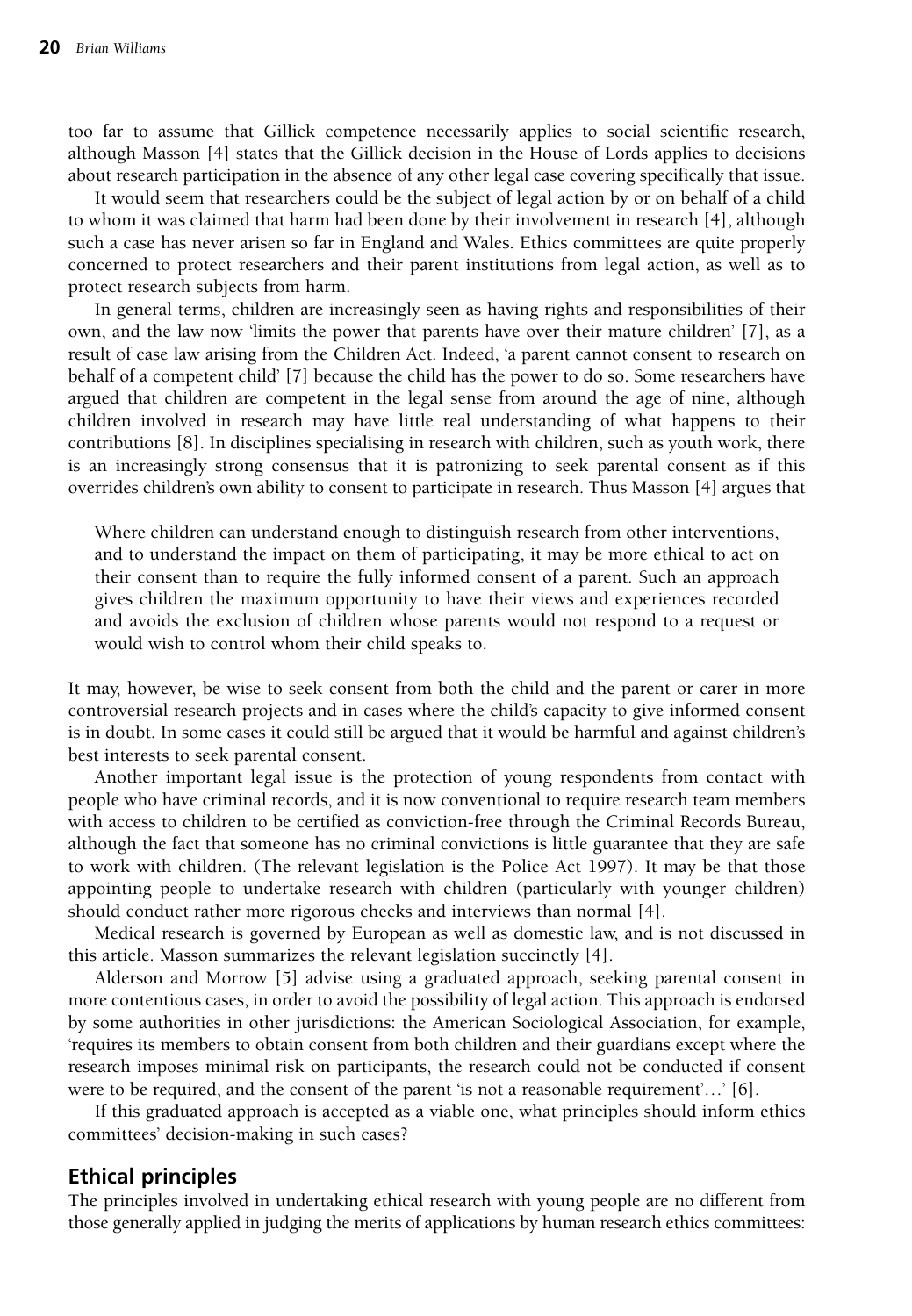consent must be fully informed, the research must do no harm, confidentiality must be protected, and so on. However, ethics committee members tend to be more concerned about ensuring that every angle is covered when research involves contact with young people – and this seems particularly appropriate in a climate where young people (who are, by definition, vulnerable in various ways) are treated as autonomous agents capable of making decisions about whether to participate in research, even though they may not fully understand the implications of doing so.

There is, however, an irony in the situation in which young people are deemed competent to consent to receive services, but may at times be 'protected' from taking part in evaluative research aimed at improving those same services (see case example 3 below; note also the comments about differing ages of consent in case example 2).

In any event, research ought to be ethically informed, and to go beyond what is legally required in terms of protecting those being researched from harm. Confidentiality and anonymity as they are understood in the social science research context need to be clearly explained to young people before they become involved in research, and this must include the circumstances in which the paramount welfare of the child overrides confidentiality obligations. The obvious examples are where a researcher is informed about possible child abuse or a medical condition which has not been disclosed to the parents. Breaching promised confidentiality is not a step to be taken lightly, and researchers need to pass information to the relevant authorities rather than tying to deal with it themselves, not least because 'their conversation could later be used as testimony in a court setting' in child abuse cases [4]. This applies even in cases where the researcher is qualified in counselling or social work: the boundaries between the researcher role and other roles should not be allowed to become blurred. A researcher cannot instantly stop being a researcher in order to counsel a distressed interviewee, although these boundaries may be particularly blurred in the case of practitioner-researchers working within their own organizations.

Young people also need to be made aware of the researcher's position on reporting possible criminal conduct. Some researchers working with young offenders have qualified their promise of confidentiality to participants by saying from the outset that this would not apply if serious criminal conduct was disclosed – but a problem then arises in defining 'serious'. Yates [9] gives the example of witnessing young people 'rallying' what he suspected were stolen cars at high speed and seeing individual young people driving although they were too young to do so. He had to balance the possible danger to himself (and his ability to continue the research) if he informed on the young people, the potential danger to the professionals who had vouched for him to the young people being researched, and the likelihood that the police would take any action if they were informed (in an area festooned with CCTV cameras but rarely the subject of police attention in the case of volume crime). He decided it was not 'my duty to inform on routine criminal acts' [9]. Other researchers might have taken the view that seeing young people he suspected were driving stolen cars was sufficiently serious to merit reporting to the police regardless of the consequences for the researcher, his sponsors or the research project.

Additional issues arise in relation to research with victims of crime or abuse. If they are interviewed pre-trial, there may be concerns about 'contamination' of their evidence (although the rules relating to child witnesses are changing rapidly, along with the practices of agencies such as the Crown Prosecution Service) and researchers need to proceed with considerable caution [10].

In general, research involving victims and vulnerable people may require consideration of their support needs should they become distressed as a result of their participation in the research. Some researchers are content to provide leaflets giving information about the support services available, or to have these available in case they are needed [11] while others are more proactive in ensuring that support is available immediately after interviews by making arrangements for a volunteer from a support agency to be present in case their help is required. However, other experts in the field take the view that no special issues are raised in the course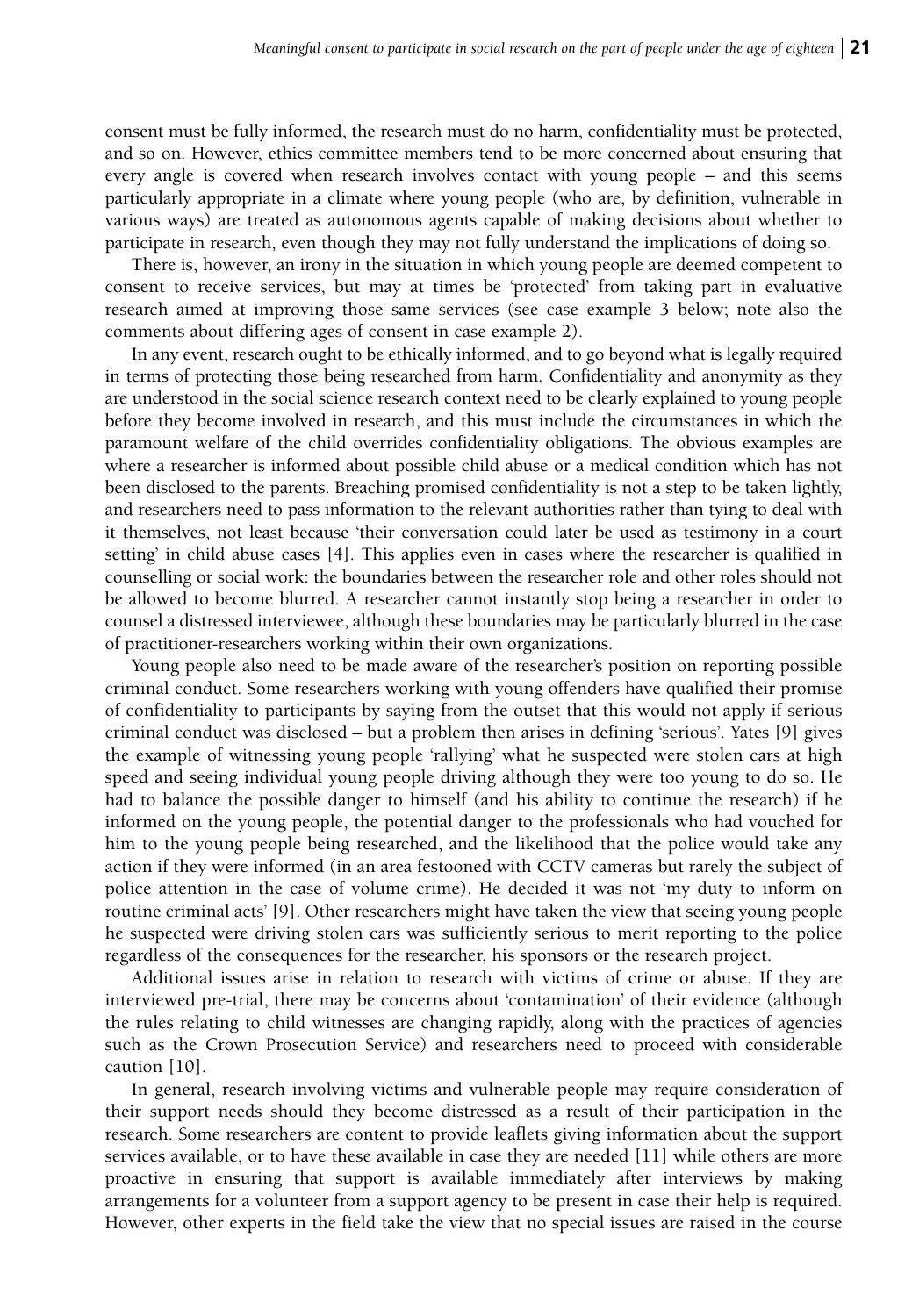of researching victims of crime: victims are not necessarily particularly needy or vulnerable, and as research subjects they need only be treated with the same respect and sensitivity as anyone else [12]. Indeed, they may even pose a threat to researchers' safety [12]: stereotyped thinking about victims can blind us to such dangers.

There may also be a need to avoid researching some areas altogether at times: several researchers refer to the likelihood that 'people who live in high-crime areas can feel victimized by … research' [12; see also 9]. Research on members of subordinate groups needs to be sensitive to the danger of over-researching the residents of particular areas or institutions. This is an issue which is touched upon in the British Society of Criminology's Code of Ethics for criminological researchers, although not specifically with reference to young people [13]. Researchers need to use their power responsibly, and to bear in mind how it might be used by others, including the media.

It is apparent from the discussion above that opinions and practices in relation to research with young people vary widely. The law gives some guidance and professional codes of ethics offer further assistance – but they are usually prefaced by a warning to the effect that no code of ethics can provide all the answers. Adequate training in research ethics in the context in which the research is undertaken, and a sufficient grounding in thinking ethically, are clearly very important in a rapidly changing research environment. Research with young people also raises particular methodological issues which are outside the scope of this paper, but which have been discussed in some detail elsewhere [11, 14, 15]. The case examples below illustrate some of the ways in which the issues discussed above may be addressed in practice.

### **Case example 1**

A psychology PhD student proposes to interview young prisoners aged 14-17 about their offending behaviour and its antecedents. She is informed by the prison that there is no need for parental consent for one-to-one interviews because the prison acts in loco parentis and has no objection to the interviews taking place. The university ethics committee is not content with this, in view of the vulnerability of the young people being interviewed; the sensitivity of the subject being researched; the confidentiality issues arising from the notion of the prison as a 'substitute parent'; and the difficulty of offering them appropriate support in the closed and inhumane setting of a young offender institution if the interview upsets them. The student is therefore encouraged to seek parental consent before undertaking the interviews. However, her supervisor and the contact at the prison both feel that the parents of young prisoners are unlikely to respond to letters asking for consent, and it emerges that some of the young people are estranged from their parents or carers or do not wish such contacts to be made. A compromise proposal is therefore made to the university ethics committee: the student would like to write to the prisoners' parents/carers about the research, enclosing an information sheet and a form declining consent for the young person to take part in the study. The letter will say that consent is assumed unless a reply is received by a specified date. This is agreed, the letters are sent out, and no replies are received. The research goes ahead on the basis of informed consent by the young people themselves.

## **Case example 2**

A criminology PhD student proposes to undertake ethnographic research on an urban housing estate, aimed at establishing the processes through which young males in such a setting go in order to 'achieve adult masculinity'. This will be done using semi-structured interviews with young men of 12-18, which will be tape-recorded and transcribed. Access is to be achieved through sponsorship by professionals working on the estate, and then by a snowballing process once some interviews have been secured. The student is aware of potential risks to himself as an outsider on the estate, risks to the young people when they speak of criminal and anti-social activities which may not have come to the attention of the authorities, and a number of possible threats to the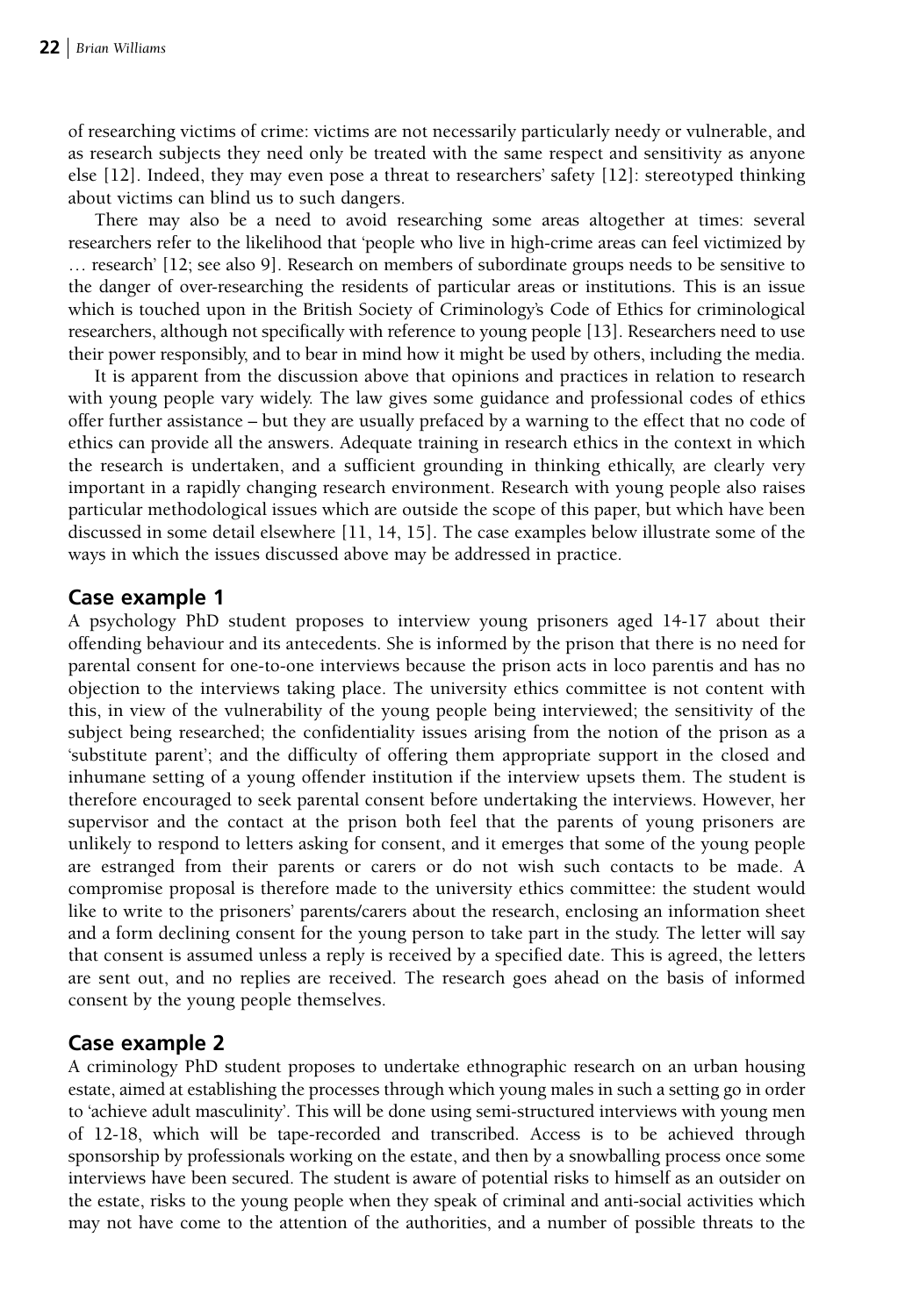completion of the project in such a setting. He has read the relevant methodological literature and thinks it inappropriate to seek parental consent for his interviews with young people who in many cases are old enough to serve in the armed forces and all of whom are old enough to go to prison. However, the university ethics committee views the research as unorthodox and risky, and the supervisory team agrees. The research might pose substantial risks for the researcher, the university and the young people. The committee requires that parental consent be sought, and also makes a number of suggestions regarding the security of the data once they are collected. The student contacts the parents concerned personally, providing an information sheet and a consent form, after an introductory period of overt participant observation to establish a degree of trust among residents of the estate. One family declines consent, and their son is omitted from the research; others agree and the research goes ahead. Informed consent is also sought from the young people who are the subjects of the study.

## **Case example 3**

A permanent member of staff and established researcher is commissioned to undertake an evaluation of a local authority teenage pregnancy prevention strategy. This involves interviewing young people aged fourteen and fifteen about sex education and sexual health projects. A lawyer advises that signed parental consent forms are required for each interview because those involved are under eighteen. The university ethics committee takes the view that this is overcautious in view of the relatively low risk to the young people, and it is agreed that parents will be *informed* about the research, but young people's own consent is sufficient.

## **Concluding comments**

Since the early 1990s, the climate of opinion in respect of social science research with children has changed enormously. Children are no longer viewed as inarticulate or as uniquely in need of protection from researchers: they are now increasingly seen as 'highly informed experts on their daily life' [5] and this has influenced attitudes towards issues of consent and risk. Although differences of opinion remain, a consensus is emerging about the need to let young people speak for themselves, subject to appropriate safeguards. However, this consensus among social scientists may need some explanation and justification to risk-averse human research ethics committees.

*Acknowledgements:* I am grateful to Jennie Fleming, Mike Semenchuk and Joe Yates for their comments on earlier drafts of this article.

#### **References**

- 1. Wiles R, Heath S, Crow G, Charles V. Informed consent in social research: a literature review. NRCM Methods Review Papers NRCM/001. Southampton: ESRC National Centre for Research Methods, 2005.
- 2. Gillick v West Norfolk and Wisbech AHA. 1985. 3 All ER 402. 1986 AC 112, House of Lords
- 3. Eckstein S. Training for research ethics committees in the UK. Indian J Med Ethics 9 (2) 2001; http://www.issuesinmedicalethics.org/092oa056.html
- 4. Masson J. The legal context. In Fraser S, Lewis V, Ding S, Kellet M, Robinson C (eds) Doing research with children and young people. London: Sage, 2004
- 5. Alderson P, Morrow V. Ethics, social research and consulting with children and young people. Ilford: Barnardo's, 2004.
- 6. Israel M. Ethics and the governance of criminological research in Australia. Sydney, New South Wales: NSW Bureau of Crime Statistics and Research, 2004.
- 7. Masson J. Researching children's perspectives: legal issues. In Lewis A, Lindsay G. Researching children's perspectives. Buckingham: Open University Press, 2000
- 8. Goodenough T, Williamson E, Kent J, Ashcroft R. Ethical protection in research: including children in the debate. In Smyth M, Williamson E (eds.) Researchers and their 'subjects'. Bristol: Policy Press, 2004.